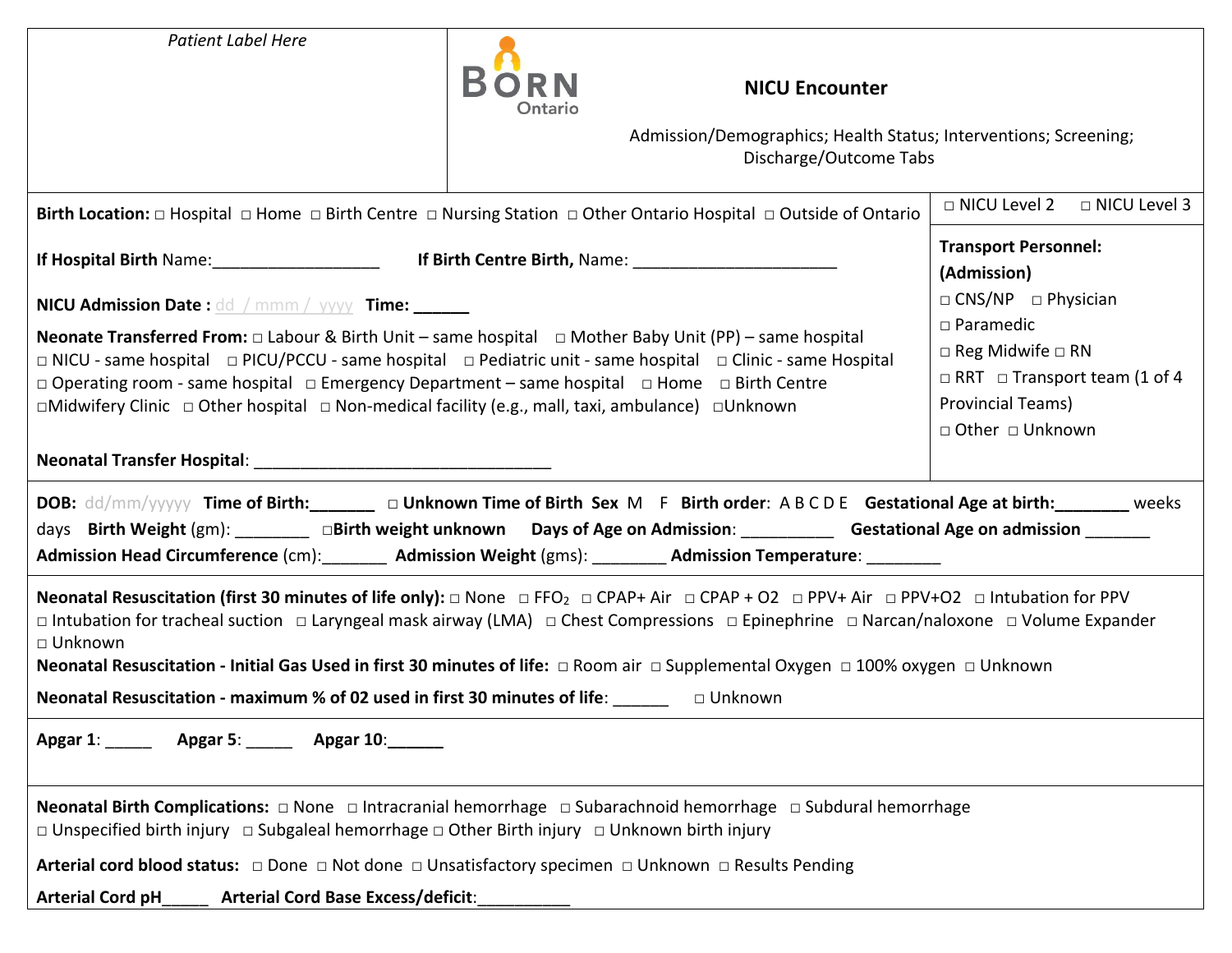| <b>Venous cord blood status:</b> $\Box$ Done $\Box$ Not done $\Box$ Unsatisfactory specimen $\Box$ Unknown $\Box$ Results Pending                                                                                                                                                                                                                                                                                                                                                                                                                                                                                                                                                                                                                                                                                                                                                                                                                                                                                                                                              |                                                                                                                                                                                                                                                      |  |  |  |
|--------------------------------------------------------------------------------------------------------------------------------------------------------------------------------------------------------------------------------------------------------------------------------------------------------------------------------------------------------------------------------------------------------------------------------------------------------------------------------------------------------------------------------------------------------------------------------------------------------------------------------------------------------------------------------------------------------------------------------------------------------------------------------------------------------------------------------------------------------------------------------------------------------------------------------------------------------------------------------------------------------------------------------------------------------------------------------|------------------------------------------------------------------------------------------------------------------------------------------------------------------------------------------------------------------------------------------------------|--|--|--|
| Venous Cord pH______ Venous Cord Base Excess/deficit:____________                                                                                                                                                                                                                                                                                                                                                                                                                                                                                                                                                                                                                                                                                                                                                                                                                                                                                                                                                                                                              |                                                                                                                                                                                                                                                      |  |  |  |
| Newborn Congenital Anomalies Suspected: (Specify)*____________________Newborn Congenital Anomalies Confirmed:                                                                                                                                                                                                                                                                                                                                                                                                                                                                                                                                                                                                                                                                                                                                                                                                                                                                                                                                                                  |                                                                                                                                                                                                                                                      |  |  |  |
| <b>Neonatal Health Conditions:</b> (Check all that apply) $\Box$ None $\Box$ Hypoglycemia (Gluc) $\Box$ Neonatal Abstinence Syndrome (NAS) $\Box$ Hyperbilirubinemia<br>(NICU)<br><b>Pneumothorax:</b> □ Not treated □ Treated with Chest Tube □ Treated with Needle Paracentesis □ Treated with 100% Oxygen<br>Hypoxic Ischemic Encephalopathy (HIE): □ Stage I □ Stage II □ Stage III □ Stage Unknown<br>Seizures: □ Suspected seizures – not treated □ Suspected seizures – treated pharmacologically □ Suspected seizures – treatment unknown □<br>Confirmed seizures - not treated $\Box$ Confirmed seizures - treated pharmacologically $\Box$ Confirmed seizures - treatment unknown<br>CNS: $\Box$ IVH Blood in germinal matrix (grade 1) $\Box$ IVH Blood in ventricles (grade 2) $\Box$ IVH Ventricular enlargement (grade 3)<br>$\Box$ IVH Intraparenchymal lesion (grade 4) $\Box$ PVL periventricular leukomalacia<br><b>Patent Ductus Arteriosus (PDA):</b> $\Box$ PDA Present not treated $\Box$ PDA treated pharmacologically $\Box$ PDA treated with ligation |                                                                                                                                                                                                                                                      |  |  |  |
|                                                                                                                                                                                                                                                                                                                                                                                                                                                                                                                                                                                                                                                                                                                                                                                                                                                                                                                                                                                                                                                                                |                                                                                                                                                                                                                                                      |  |  |  |
|                                                                                                                                                                                                                                                                                                                                                                                                                                                                                                                                                                                                                                                                                                                                                                                                                                                                                                                                                                                                                                                                                |                                                                                                                                                                                                                                                      |  |  |  |
| *Refer to addendum on the last page with pick list selections for neonatal health conditions                                                                                                                                                                                                                                                                                                                                                                                                                                                                                                                                                                                                                                                                                                                                                                                                                                                                                                                                                                                   |                                                                                                                                                                                                                                                      |  |  |  |
| <b>Neonatal Therapies/Interventions:</b> $\Box$ None $\Box$ Dextrose Gel $\Box$ Exchange Transfusion $\Box$ Glucose Monitoring $\Box$ Intubation $\Box$ Oral Immune Therapy (OIT)<br>$\Box$ Phototherapy $\Box$ Pre medication for Intubation $\Box$ Therapeutic Hypothermia $\Box$ Venipuncture $\Box$ Other $\Box$ Unknown                                                                                                                                                                                                                                                                                                                                                                                                                                                                                                                                                                                                                                                                                                                                                   |                                                                                                                                                                                                                                                      |  |  |  |
| <b>Pharmacological Support in Hospital:</b> □ Antibiotics-other<br>□Anticonvulsants □ Corticosteroids □ Inotropes<br>$\Box$ Methylxanthines $\Box$ Morphine for NAS $\Box$ Paralytic Agents $\Box$ Surfactant                                                                                                                                                                                                                                                                                                                                                                                                                                                                                                                                                                                                                                                                                                                                                                                                                                                                  | <b>Respiratory Support in Hospital: (multi-select)</b> □ Invasive High Frequency<br>Ventilation □ Intermittent Positive Pressure Ventilation □ Non-Invasive<br>Ventilation $\Box$ Oxygen $\Box$ Other $\Box$ Nitric Oxide $\Box$ None $\Box$ Unknown |  |  |  |
| Intravascular Devices in Hospital: □ PAL □ PICC Line □ PIV □ Surgical<br>$CVL \square UAC \square UVC$                                                                                                                                                                                                                                                                                                                                                                                                                                                                                                                                                                                                                                                                                                                                                                                                                                                                                                                                                                         | Highest Mode of Respiratory Support D Invasive High Frequency                                                                                                                                                                                        |  |  |  |
| <b>Neonatal Pain Management: (multi select)</b> $\Box$ None $\Box$ Morphine<br>□ Fentanyl □ Midazolam □ Chloral Hydrate □ Ketamine                                                                                                                                                                                                                                                                                                                                                                                                                                                                                                                                                                                                                                                                                                                                                                                                                                                                                                                                             | Oxygen Therapy days___________ Non-invasive Ventilation Days                                                                                                                                                                                         |  |  |  |
| $\Box$ Benzodiazepines $\Box$ Other $\Box$ Oral analgesics (including acetaminophen)<br>□ Sucrose □ Unknown                                                                                                                                                                                                                                                                                                                                                                                                                                                                                                                                                                                                                                                                                                                                                                                                                                                                                                                                                                    | <b>Invasive Ventilations Days</b>                                                                                                                                                                                                                    |  |  |  |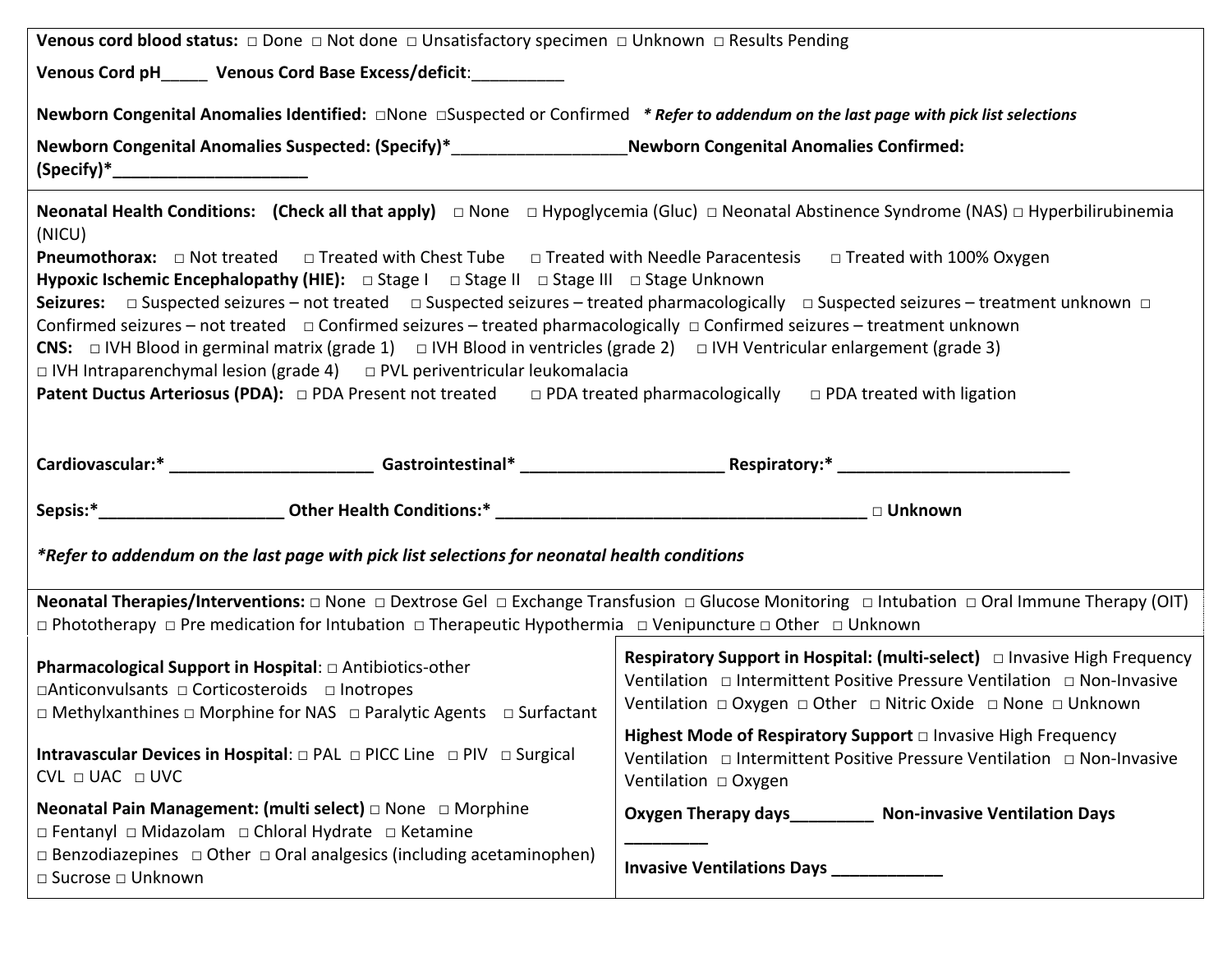**Blood Products in Hospital**: □ Albumin □ Cryoprecipitate □ Fresh Frozen Plasma □ Immunoglobulin □ Other Blood products □ Packed Red Blood Cells □ Platelets □ Whole Blood Dates:

**Neonatal Surgery:** □ None □ Cardiac surgery □ Extracorporeal Membrane Oxygenation (ECMO) □ Necrotizing Enterocolitis (NEC) surgery □ Neurosurgery/Central Nervous System Surgery □ Other abdominal surgery □ Other chest surgery □ Patent Ductus Arteriosus (PDA) ligation  $\sqcap$  Unknown

**Nutritional Support in Hospital: (multi-select)** □ None □ Breast Milk □ Formula □ Donor Milk □ Study Milk □ Human Fortifier □ TPN □ NPO □ Other Additives □ Unknown

# **Feeding Methods in Hospital ( multi-select)**

□ None □ Breast □ Bottle □ Supplementation Device on Breast

□ Supplementation Device not on Breast (i.e. finger-feed, cup, other) □ NPO □ Gavage tube □ Continuous feeds (can be via gastrostomy or gavage) □ Gastrostomy tube □ Mucus Fistula Re-feed □ Other □ Unknown

# **Reason for Breast Milk Substitute in Hospital:**

*Infant Medical* □ Hypoglycemia □ Inadequate weight gain □Inborn Errors of Metabolism □ Significant weight loss in the presence of clinical indications  $\Box$  Other clinical indications

*Maternal Medical:* □ Active herpes on breast □ Additional health concerns □ Contraindicated maternal medication □ HIV infection □ Severe maternal illness

**Other:** □ Informed Parent Decision to use Any Breast Milk Substitute □ Birth mother not involved in care □ Donor milk not available □ Insufficient maternal milk supply □ Not eligible for donor milk □ Unknown

| <b>Consent for Use of Breast Milk Substitute:</b> $\Box$ Evidence that consent was                                                                 | $\Box$ Unknown                     | <b>Newborn Drug Screen:</b> $\Box$ None $\Box$ Urine $\Box$ Hair $\Box$ Meconium $\Box$ Blood                                                                                                                                                               |
|----------------------------------------------------------------------------------------------------------------------------------------------------|------------------------------------|-------------------------------------------------------------------------------------------------------------------------------------------------------------------------------------------------------------------------------------------------------------|
| obtained $\Box$ No evidence of consent $\Box$ Unknown                                                                                              | $\Box$ Inconclusive $\Box$ Unknown | <b>Newborn Drug Screening Results:</b> □ Negative □ Positive □ Pending                                                                                                                                                                                      |
| Bilirubin Measured Within 72 Hours Of Birth: $\Box$ Yes - Transcutaneous bilirubin (TCB)                                                           |                                    | Highest Serum Bilirubin > 340 umol/L $\Box$ Yes $\Box$ No $\Box$                                                                                                                                                                                            |
| $\Box$ Yes - Total Serum Bilirubin (TSB) $\Box$ No - Transferred Out/Discharged $\Box$ No - Declined                                               |                                    | Unknown                                                                                                                                                                                                                                                     |
| $\Box$ No – Reason Unknown $\Box$ No – Reason Other $\Box$ Unknown                                                                                 |                                    | Highest Serum Bilirubin >425 umol/L $\Box$ Yes $\Box$ No $\Box$                                                                                                                                                                                             |
| Hyperbilirubinemia Requiring Treatment $\Box$ Yes $\Box$ No $\Box$ Unknown                                                                         |                                    | Unknown                                                                                                                                                                                                                                                     |
| Hyperbilirubinemia Treatment (choose all): $\Box$ Phototherapy $\Box$ IVIG administration<br>$\Box$ Exchange transfusion $\Box$ Treatment declined |                                    | Pain Relief Measures During First blood Sampling by Heel<br><b>Prick</b> $\Box$ Breastfeeding $\Box$ Skin to skin $\Box$ Sucrose $\Box$ Other<br>$\Box$ No pain relief measures $\Box$ No heel prick sampling<br>$\Box$ Unknown if pain relief was provided |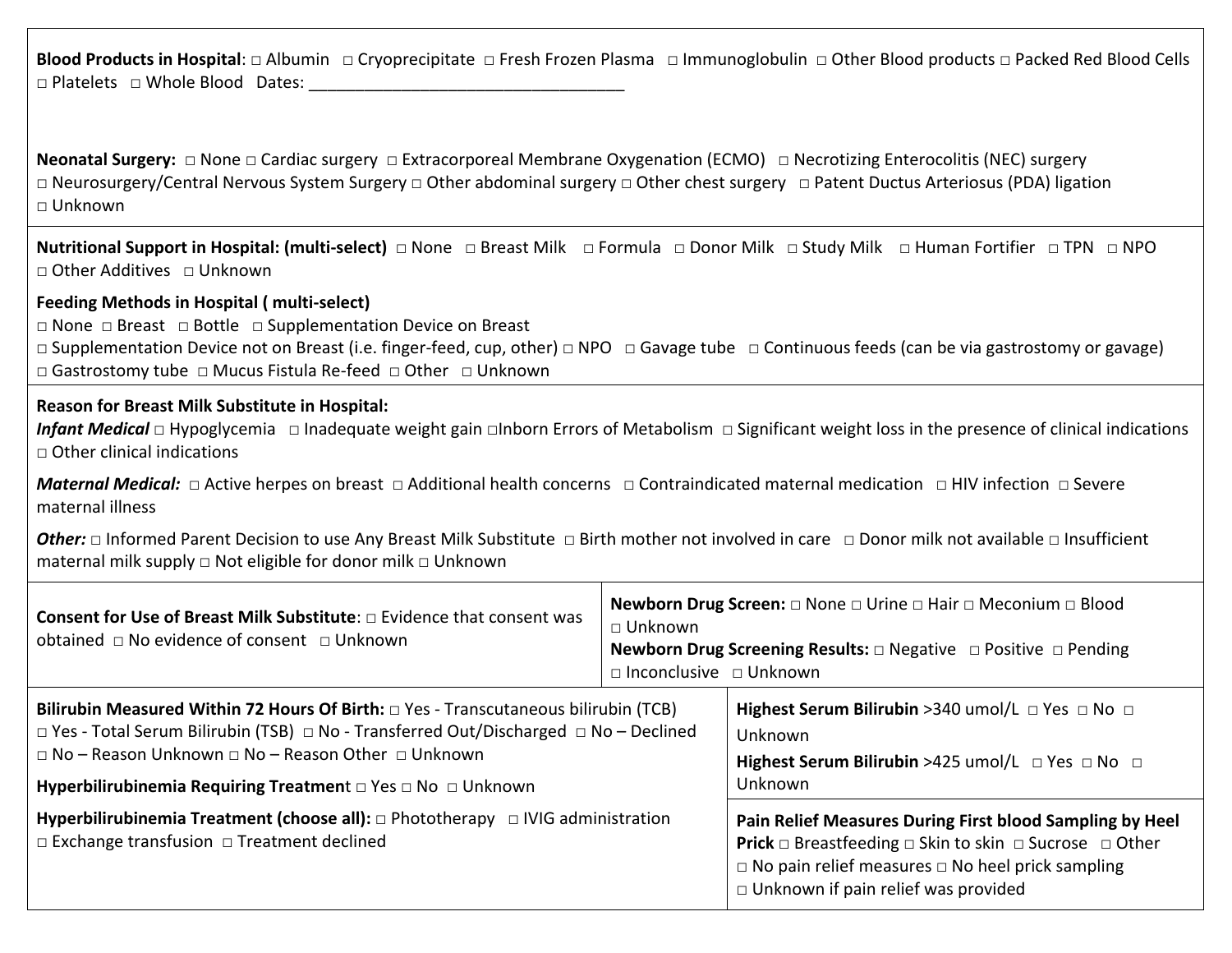**ROP Screening performed :** □ Yes □ No □ Unknown (*Mandatory if Gestational Age At Birth < 32 Weeks and Birth Weight<1500g)*

**ROP Eye Screening Type:** □ Physical exam □ RetCam □ Unknown

**ROP Worst Stage:** *(Circle applicable*) **Left eye** None I II III IV VImmatureUnknown **Right eye** None I II III IV V Immature Unknown

**ROP Treatment Right Eye** □ None □ Unknown □ Laser Therapy □ Anti-VEGF injections □ Other eye surgery Left eye □ None □Unknown □ Laser Therapy □ Anti-VEGF injections □ Other eye surgery

## **Neuroimaging Screening:** □ Yes □ No □ Unknown

**Neuroimaging Screening Results Right Side:** □ No abnormalities found□ Blood in Germinal Matrix□ Blood in Ventricles □ Ventricular Enlargement-Mild □ Ventricular Enlargement-Moderate □ Ventricular Enlargement-Severe □ Intraparenchymal lesion □ Periventricular Leucomalacia □ Infarct □ Cerebellum Hemorrhage □ Intracranial Hemorrhage □ Subdural Hemorrhage □ Subarachnoid Hemorrhage □ Other Brain Lesions □ Unknown

**Neuroimaging Screening Results Left Side:** □ No abnormalities found□ Blood in Germinal Matrix□ Blood in Ventricles □ Ventricular Enlargement-Mild □ Ventricular Enlargement-Moderate□ Ventricular Enlargement-Severe □ Intraparenchymal lesion □ Periventricular Leucomalacia □ Infarct □ Cerebellum Hemorrhage □ Intracranial Hemorrhage □ Subdural Hemorrhage □ Subarachnoid Hemorrhage □ Other Brain Lesions □ Unknown

| <b>Neonatal Death:</b> $\Box$ No $\Box$ Yes                                          | <b>RSV Prophylaxis Criteria</b>                                                                                                                                                                                 |
|--------------------------------------------------------------------------------------|-----------------------------------------------------------------------------------------------------------------------------------------------------------------------------------------------------------------|
| $\Box$ Yes, with termination of pregnancy                                            | $\Box$ Infant <=32 6/7 wks, age <= 6mo at start or during RSV season                                                                                                                                            |
| If yes, Neonatal Death Date: dd / mmm /<br><b>YYYYY</b>                              | $\Box$ Infant 33-35 6/7 wks, age <= 6mo in RSV season, remote (30min+ to NICU or 90min+ to HCP)<br>□ Infant 33-35 6/7 wks, age <= 6mo in RSV season, non-remote, RAT score 49-100<br>□ Confirmed Downs syndrome |
| Neonatal Death Time: _____hrs ____mins                                               | $\Box$ Confirmed bronchopulmonary dysplasia                                                                                                                                                                     |
| <b>Autopsy Consent:</b> □ Yes □ No □ Unknown                                         | $\Box$ Confirmed hemodynamically significant congenital heart disease                                                                                                                                           |
|                                                                                      | $\Box$ Special consideration with physician letter and medical justification                                                                                                                                    |
| Age at Neonatal Death<br>days                                                        | $\Box$ Birth sibling qualifies                                                                                                                                                                                  |
|                                                                                      | □ Unknown                                                                                                                                                                                                       |
| <b>RSV Prophylaxis Eligible</b><br>$\Box$ Yes $\Box$ No $\Box$ Unknown               | <b>RSV Prophylaxis Administered:</b> □ Yes □ No □ Unknown                                                                                                                                                       |
| <b>Meets Neonatal Follow-up Criteria:</b><br>□ Unknown<br>$\square$ No<br>$\Box$ Yes | <b>Newborn Hearing Screen Result:</b><br>$\Box$ Referral $\Box$ Inconclusive/no result $\Box$ Not done $\Box$ Referred to community $\Box$ Unknown<br>$\square$ Pass                                            |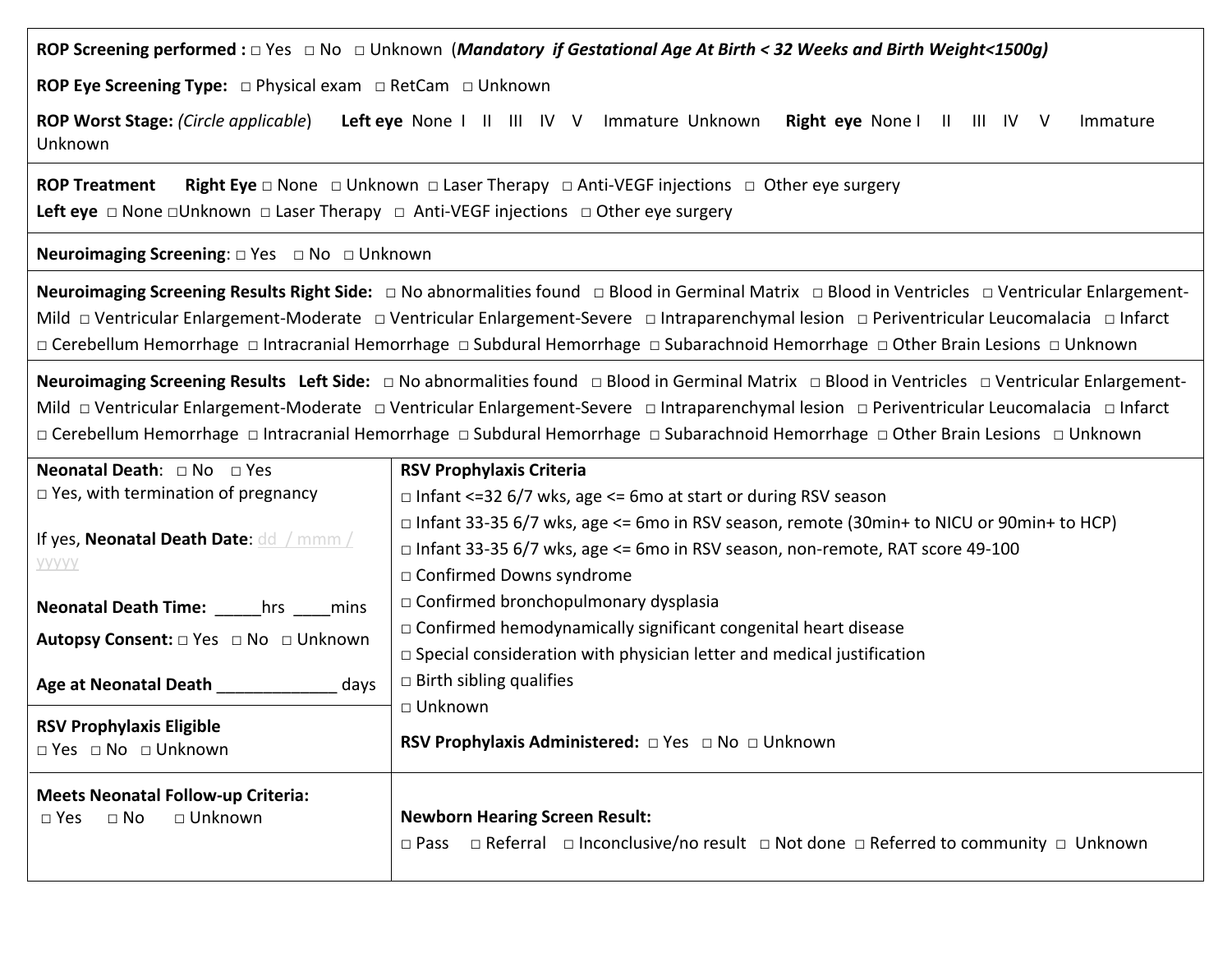| Feeding Methods (on day of discharge):<br>$\Box$ None $\Box$ Breast $\Box$ Bottle $\Box$ Gastrostomy tube<br>□ Mucus Fistula Re-feed □ Supplementary Device on Breast<br>□ Supplementation Device not on Breast (i.e. finger feed, cup,<br>other) $\Box$ NPO $\Box$ Gavage tube $\Box$ Other $\Box$ Unknown                                                                                                                                                                                                                                                                                                                                                                                                                                                                    | Feeding Type (on day of discharge):<br>□ None □ Breast Milk □ Formula □ Donor Milk<br>□ Study Milk □ Human Fortifier □ TPN □ NPO<br>$\Box$ Other Additives $\Box$ Unknown                                                                                                                                                                                                                           |
|--------------------------------------------------------------------------------------------------------------------------------------------------------------------------------------------------------------------------------------------------------------------------------------------------------------------------------------------------------------------------------------------------------------------------------------------------------------------------------------------------------------------------------------------------------------------------------------------------------------------------------------------------------------------------------------------------------------------------------------------------------------------------------|-----------------------------------------------------------------------------------------------------------------------------------------------------------------------------------------------------------------------------------------------------------------------------------------------------------------------------------------------------------------------------------------------------|
| Was postpartum breastfeeding education and support provided in<br>NICU?<br>$\Box$ Yes $\Box$ No $\Box$ Unknown<br>If yes, complete the following:<br>□ Provided information/support regarding:<br>$\Box$ Hand expression<br>$\Box$ Pumping<br>□ Skin-to-skin<br>□ Signs of effective latch<br>$\Box$ Continuation of breastfeeding after discharge<br>$\Box$ Sustained breastfeeding if separated from baby<br>□ Community breastfeeding resources<br><b>Reason for Neonatal Transfer / Discharge</b><br>$\Box$ Requires higher level of care $\Box$ Requires further investigation<br>$\Box$ Repatriation $\Box$ Bed needed for sicker baby $\Box$ Condition Improved<br>$\Box$ Lack of physician coverage $\Box$ Lack of RN coverage $\Box$ No bed<br>home □ Other □ Unknown | $\Box$ Provided assistance with breastfeeding<br>$\Box$ Consult with a lactation consultant<br>$\Box$ Referred mother to breastfeeding support services for<br>follow-up<br>If no, complete the following: Reason why postpartum<br>breastfeeding education and support was not provided:<br>□ Parent declined<br>$\Box$ Not applicable (FLH: adoption or baby transferred)<br>□ Other<br>□ Unknown |
| Discharge Interventions in Place (on day of discharge/transfer) $\Box$ None $\Box$ Oxygen $\Box$ Ostomy $\Box$ CPAP $\Box$ Gavage<br>(weighted or regular NG, NJ, etc.) □ Tracheostomy □ Gastrostomy □ Ventilation □ Phototherapy □ Unknown<br><b>Transport Personnel: (Out)</b> $\Box$ RN $\Box$ RRT $\Box$ Transport team (1 of 4 Provincial Teams)                                                                                                                                                                                                                                                                                                                                                                                                                          |                                                                                                                                                                                                                                                                                                                                                                                                     |
| $\Box$ Physician $\Box$ CNS/NP $\Box$ Paramedic $\Box$ Other $\Box$ Unknown<br>Days of age at Discharge<br>Gestational Age at Discharge ______________ Corrected Age at Discharge _________                                                                                                                                                                                                                                                                                                                                                                                                                                                                                                                                                                                    |                                                                                                                                                                                                                                                                                                                                                                                                     |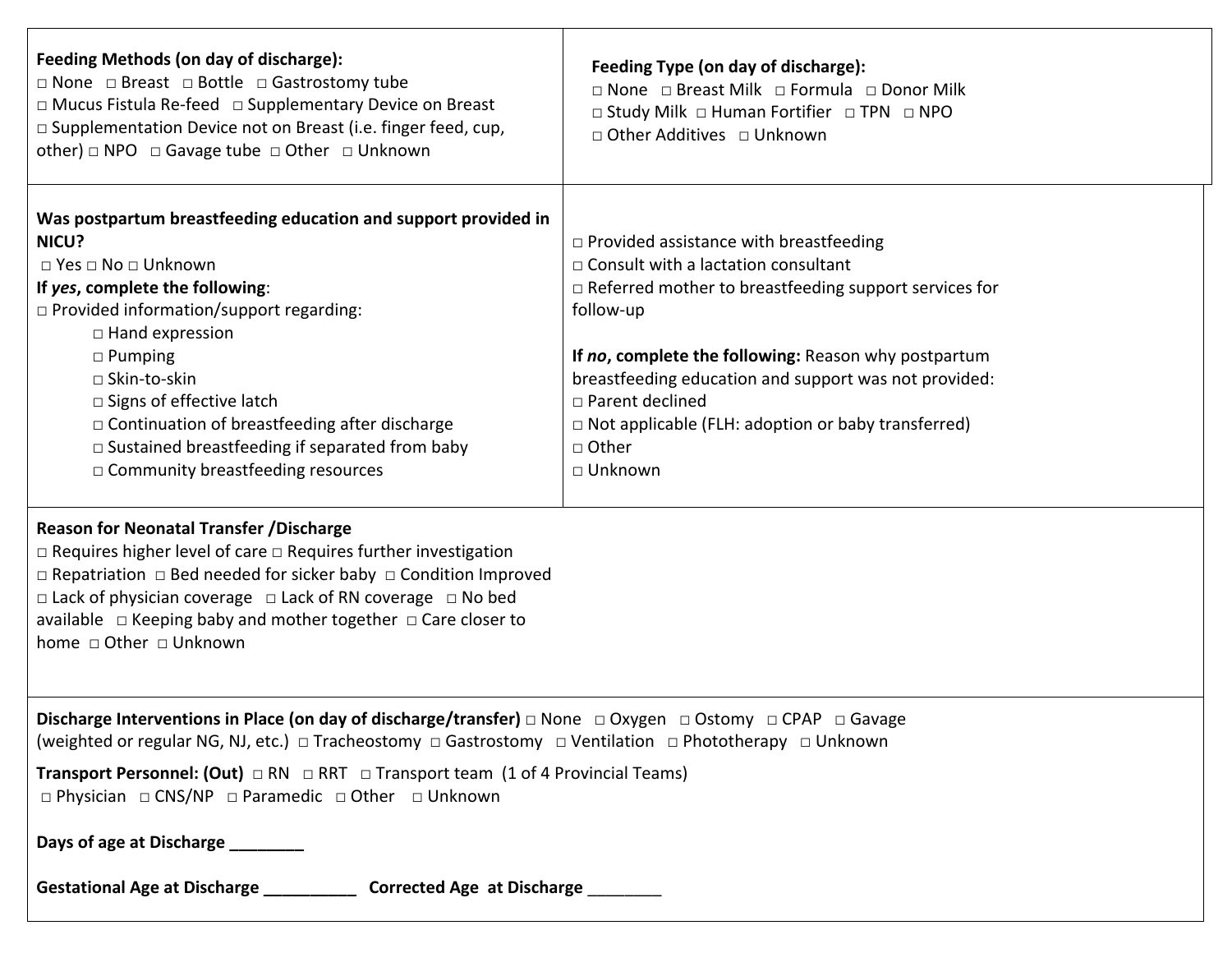| Neonatal transfer/discharge to:<br>$\Box$ Home $\Box$ Mother / Baby unit – same hospital<br>□ Other Hospital<br>□ Level II, same hospital □ Level III, same hospital<br>□ Labour and Birth - same hospital<br>□ Pediatric unit - same hospital □ PICU/PCCU - same hospital □ Emergency department - same hospital<br>$\Box$ Clinic - same hospital $\Box$ Palliative Care $\Box$ Operating room - same hospital $\Box$ Same hospital – other<br>□ Child & Family Services Apprehension |
|----------------------------------------------------------------------------------------------------------------------------------------------------------------------------------------------------------------------------------------------------------------------------------------------------------------------------------------------------------------------------------------------------------------------------------------------------------------------------------------|
| Neonatal Transfer Hospital To: ______________________                                                                                                                                                                                                                                                                                                                                                                                                                                  |
| Transfer/Discharge Date: dd / mmm / yyyyy                                                                                                                                                                                                                                                                                                                                                                                                                                              |
| Transfer Discharge Time: ____________________                                                                                                                                                                                                                                                                                                                                                                                                                                          |
| Discharge Weight (grams): _________________                                                                                                                                                                                                                                                                                                                                                                                                                                            |
| Weight Gain/loss (grams): Weight Gain/loss (grams):                                                                                                                                                                                                                                                                                                                                                                                                                                    |
| Discharge Head Circumference (cm): _________                                                                                                                                                                                                                                                                                                                                                                                                                                           |
|                                                                                                                                                                                                                                                                                                                                                                                                                                                                                        |
|                                                                                                                                                                                                                                                                                                                                                                                                                                                                                        |
|                                                                                                                                                                                                                                                                                                                                                                                                                                                                                        |

Version Date: April 2021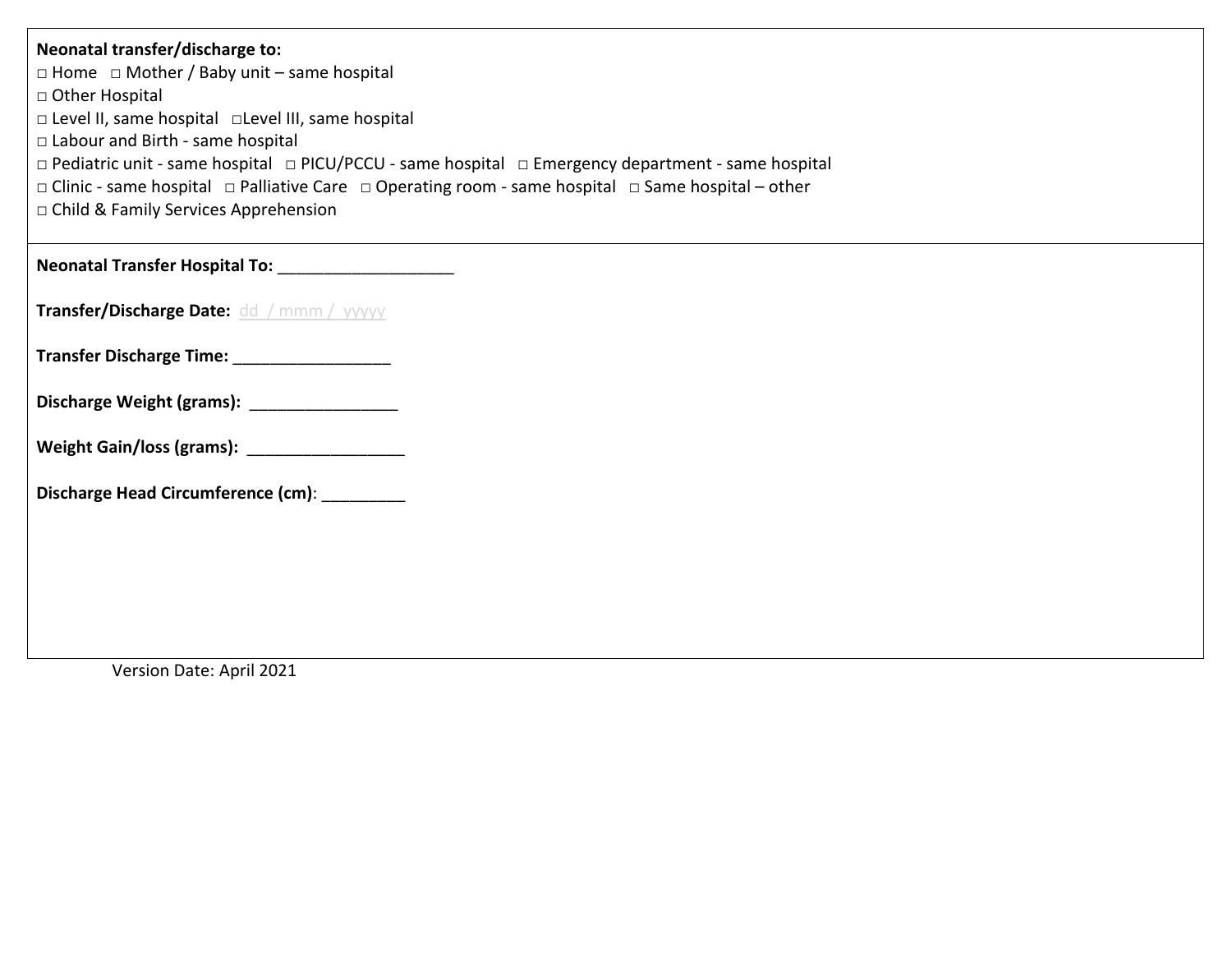## **ADDENDUM: Neonatal Health Conditions (Picklist Selections)**

### **Cardiovascular Conditions:**

- Anemia
- Arrythmia
- Cardiomyopathy
- Coagulopathy but not DIC
- Coagulopathy due to Disseminated intravascular coagulation
- Fetal blood loss, other
- Hemorrhage into co-twin
- Hemorrhage into maternal circulation
- Hemorrhagic disease due to cause other than Vitamin K Deficiency
- Hemorrhagic disease due to Vitamin K deficiency
- Hypertension (BP)
- Hypotension (BP)
- Portal vein thrombosis
- Thrombocytopenia

## **Gastrointestinal Conditions:**

- Acquired Stricture post NEC
- Gastroesophageal reflux disease
- Intestinal obstruction
- Intestinal perforation ‐ Spontaneous
- Meconium ileus
- NEC suspected without pneumatosis
- NEC Stage II confirmed with pneumatosis
- NEC Stage III ‐ confirmed with pneumatosis & perforation

### **Respiratory:**

- Apnea
- Aspiration of meconium (MAS)
- Aspiration of milk and regurgitated food
- Bronchopulmonary Disease ‐ Mild
- Bronchopulmonary Disease ‐ Moderate/Severe
- Pneumomediastinum
- Pneumonia
- Pneumopericardium
- Pulmonary edema
- Pulmonary haemorrhage
- Pulmonary Interstitial Emphysema (PIE)
- Respiratory distress syndrome (RDS)
- Respiratory distress, unspecified (not RDS)
- Transient tachypnea of the Newborn (TTN)

## **Sepsis:**

- Positive Blood Culture
- Suspected Sepsis (culture negative)
- Culture positive lower respiratory tract infection
- Culture positive upper respiratory tract infection
- Culture positive skin/soft tissue infection
- Culture positive urinary infections
- Congenital CMV infection
- Congenital herpes viral [herpes simplex] infection
- Congenital rubella syndrome
- Congenital toxoplasmosis
- Positive CSF culture (meningitis)

## **Other Health Conditions:**

- Dehydration
- Fever
- Hemolytic disease due to ABO incompatibility
- Hemolytic disease due to Rh incompatibility
- Hemolytic diseases of fetus and newborn, other
- Hydrocele
- Hydrops fetalis due to isoimmunization
- Hydrops fetalis due to other and unspecified haemolytic disease
- Hyperglycemia (Gluc)
- Hyperkalemia (K)
- Hypernatremia (Na)
- Hypertonia
- Hypokalemia (K)
- Hyponatremia (Na)
- Hypothermia (Temp)
- Hypotonia
- Inguinal Hernia
- Intrauterine Growth Restriction
- Neutropenia
- Osteopenia of prematurity
- Renal failure
- Umbilical hernia
- Vocal cord palsy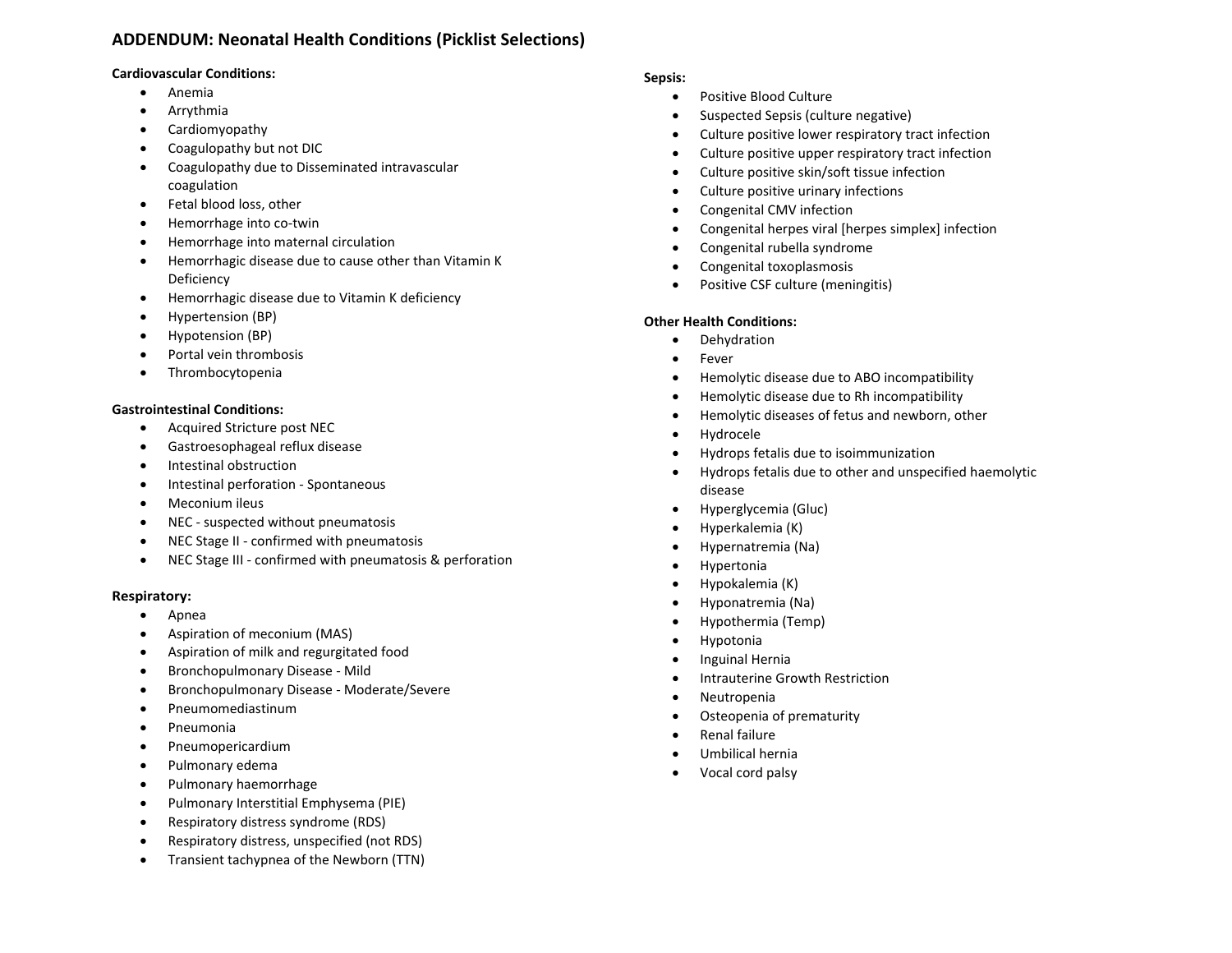## **ADDENDUM: Newborn Congenital Anomalies (Picklist Selections)**

#### **Central Nervous System and Neural Tube Defects:**

Absent cavum septum pellucidum (CSP) | Absent cerebellar vermis |Acrania or Anencephaly | Arachnoid cyst(s) | Arnold Chiari Malformation | Aqueductal stenosis | Corpus callosum – Agenesis (ACC) | Corpus callosum - Hypoplasia | Dandy walker malformation/variant (DWM) | Encephalocele | Enlarged cisterna magna | Holoprosencephaly | Hydrocephalus | Hypotonia, unspecified | Lissencephaly | Macrocephaly | Microcephaly | Polymicrogyria | Posterior fossa cyst | Sacral agenesis | Sacral coccygeal teratoma (SCT) | Seizures | Spina bifida with hydrocephalus | Spina bifida without hydrocephalus | Ventriculomegaly-Mild-Moderate (11-14.9 mm) | Ventriculomegaly-Severe (>15 mm) | Other – malformations of the nervous system | Other – malformations of the brain

#### **Eye Anomalies:**

Exophthalmos | Congenital cataract | Congenital glaucoma | Microphthalmos | Other- malformations of eye

### **Ear, Face and Neck Anomalies**

Ears - Anotia | Ears - Microtia | Choanal atresia | Macroglossia | Micrognathia | Nose – Absent | Nose – Hypoplastic | Retrognathia | Other – malformation of ear | Other – malformation of the face and neck

#### **Thorax Anomalies**

Bronchopulmonary sequestration (BPS) | Congenital high airway obstruction (CHAOS) | Cystic adenomatous malformation of lung (CCAM) | Diaphragmatic hernia (CDH) | Other – congenital malformations of lung | Other – malformations of the diaphragm

### **Cardiovascular Anomalies**

Aortic arch – Double | Aortic arch – Interrupted | Aortic arch – Right | Aortic atresia/Hypoplastic aortic arch | Aortic valve stenosis | Arrhythmia | Atrial isomerism (heterotaxy) – left | Atrial isomerism (heterotaxy) - right | Atrial septal defect (ASD) | Atrioventricular septal defect (AVSD) | Cardiomegaly | Coarctation of aorta | Complete/incomplete congenital heart block | Dextrocardia | Discordant atrioventricular connection | Double inlet ventricle (Single ventricle) | Double outlet right ventricle (DORV) | Ebstein anomaly | Hypoplastic left heart (HLHS) | Hypoplastic right heart (HRHS) | Mitral valve atresia | Mitral valve insufficiency | Mitral valve stenosis | Patent ductus arteriosus (PDA) - >37 weeks | Patent/Persistent foramen ovale (PFO)/Premature closure of atrial septum | Pericardial effusion | Pulmonary valve atresia | Pulmonary valve dysplasia | Pulmonary valve stenosis | Situs inversus (cardiac and abdominal) | Tetralogy of Fallot (TOF) | Total anomalous pulmonary venous connection (TAPVC)/Partial anomalous pulmonary venous connection (PAPVC) | Transposition of great vessels (TGV) | Tricuspid atresia/stenosis | Tricuspid regurgitation | Tricuspid valve dysplasia | Truncus arteriosus (common arterial truncus) | Vascular ring | Vena cava, bilateral superior (SVC) | Vena cava, interrupted inferior (IVC) | Vena cava,

persistent left superior (SVC) | Ventricular disproportion (RV/LV discrepancy) | Ventricular septal defect (VSD) | Other cardiac malformations

### **Oro-facial clefts**

Cleft lip | Cleft palate | Cleft lip with cleft palate | Pierre Robin Sequence

#### **Gastrointestinal & Abdominal Anomalies**

Abnormal stomach (including small/absent stomach) | Biliary atresia (atresia of bile ducts) | Bowel obstruction | Duodenal atresia/stenosis Esophageal atresia (without fistula) | Esophageal with tracheoesophageal fistula (TEF) | Tracheoesophageal fistula (TEF) without esophageal atresia | Hirschsprung disease | Imperforate anus (congenital absence, atresia, stenosis of anus) | Large intestine atresia/stenosis | Pyloric stenosis | Rectal atresia/stenosis with/without fistula | Small bowel, abnormal | Small intestine atresia/stenosis (excluding duodenum) | Umbilical hernia | Other – malformations of gastrointestinal system

#### **Abdominal Wall Defects**

Gastroschisis | Omphalocele (exomphalos) | Other – congenital malformations of abdominal wall

#### **Urinary Anomalies**

Bladder/cloacal exstrophy | Congenital hydronephrosis | Cystic kidneys – other | Duplex kidney/collecting system | Echogenic kidney | Ectopic/pelvic kidney | Lower urinary tract obstruction | Megacystis | Megaureter | Multicystic dysplastic kidney(s) | Polycystic kidney, autosomal recessive | Polycystic kidney, autosomal dominant | Posterior urethral valves (PUV) | Prune belly | Renal agenesis, unilateral | Renal agenesis, bilateral | Renal cyst | Renal Dysplasia | Ureterocoele | Other – malformations of the urinary system

#### **Genital Anomalies**

Ambiguous genitalia/indeterminate sex | Epispadias | Hydrocoele | Hypospadias | Other – malformations of female genitalia | Other – malformations of male genitalia

### **Skeletal & Limb Anomalies**

Adactyly (absent fingers/toes) | Bowed/curved long bone(s) | Club foot (talipes equinovarus) – bilateral | Club foot (talipes equinovarus) - unilateral | Congenital hip dislocation/dysplasia | Craniosynostosis | Ectrodactyly (lobsterclaw/cleft hand) | Hypotonia, unspecified | Limb reduction defect – upper limb | Limb reduction defect – lower limb | Limb reduction defects of unspecified limb | Osteogenesis imperfecta | Polydactyly – hands | Polydactyly – feet | Syndactyly – hands | Syndactyly – feet | Congenital malformations of the musculoskeletal system | Other – malformations of the spine & bony thorax (not including spina bifida) | Other – malformations of the limb(s)